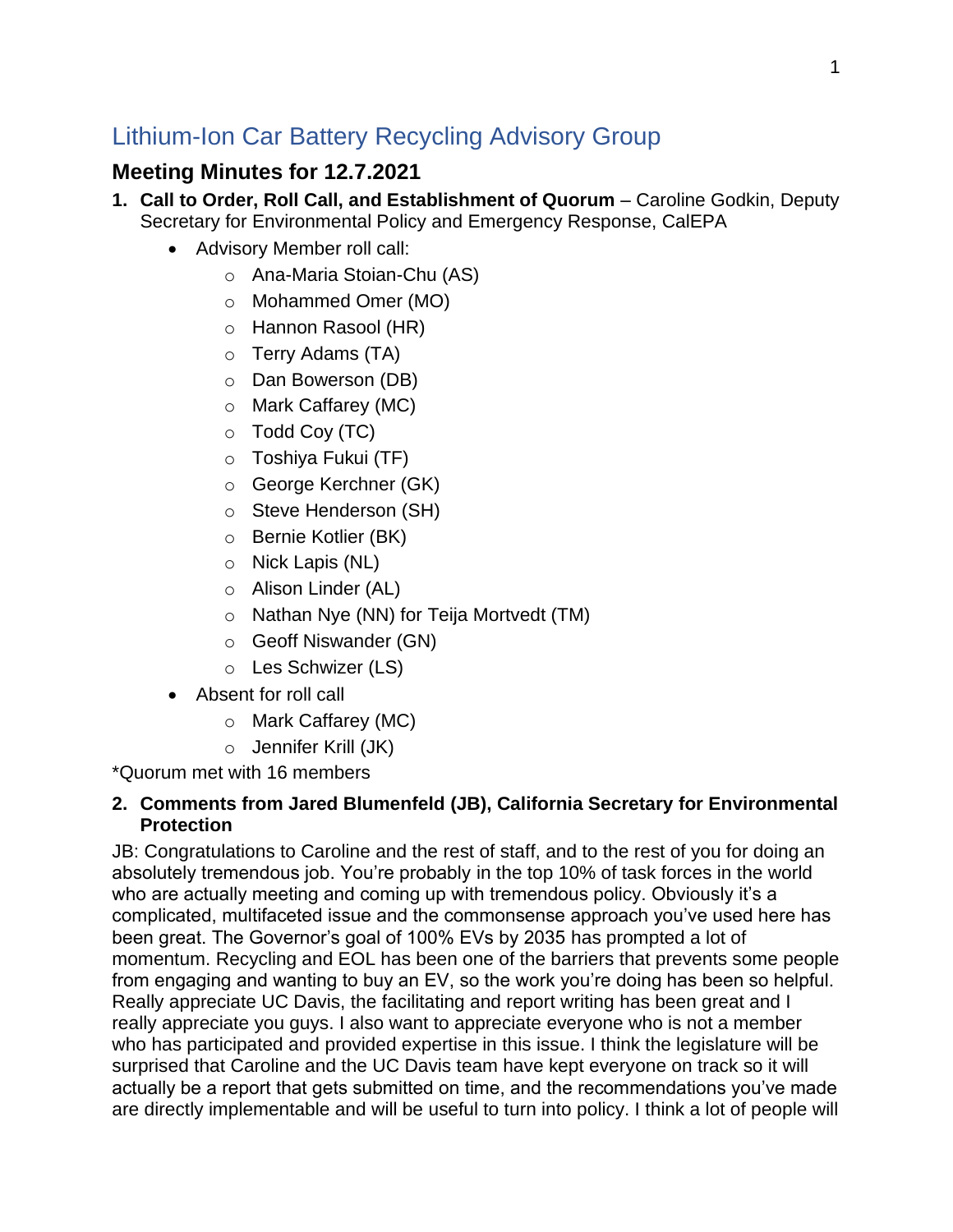be following what you've done. This has been a great exercise in civic engagement, hopefully you've had some fun, from what Caroline has said it's been a constructive, cordial, civil discourse on how to move forward so I appreciate that. I'm happy to take any questions but mainly I just wanted to share my thanks and turn it back to Caroline.

CG: Does anyone have any questions? Suspiciously quiet group today

JB: You may not know this but Caroline in the rest of her job is responsible for emergency response during fires, and [something else very important that I wasn't able to type fast enough to catch]

NL: I wanted to express how much your staff really contributed to this process. I've been thinking about it and one of the things about this issue is that it crosses from the CEC perspective, to CARB, to CalRecycle, to DTSC, and having all the folks in the room really helped us create a better outcome. As we're moving towards implementation there is a need for the State as a whole to be a convener and facilitator of whatever the final product is because there are so many perspectives that need to be incorporated. What are your thoughts on that?

JB: Appreciate the comments. On the first issue, there's nothing that really replaces people working together. Government is created in silos that almost intentionally seems to preclude people working together as issues arise. Almost any issue deals with multiple facets of government. I also want to thank Mohammed for all his work, to your point about cross-department conversation. Nick you're probably even better situated to see this with your experience working with legislature. This is a subject that will be of a lot of interest to the legislature and from our perspective from the Governor's office, whether it's budgetary or other elements we can support, we will look to the recommendations to do that. They are an essential part of our journey to 100% electrification of the transportation sector. I am confident there will be a lot of receptivity to these recommendations primarily because of the consensus of the main recommendations you came out with. Thanks to everyone, I look forward to seeing the bound version going on to the legislature. Caroline and I both grew up in New Jersey but we thought for the purposes of this task force we'd study English elocution.

CG: New Jersey has a special place in my heart but that's a story for another time.

#### **3. Administrative items** – Mohammed Omer, DTSC

MO: Thanks everyone, I am the unit chief in the permitting division at DTSC. First a few administrative items, this meeting is being recorded and will be available on the website. Draft meeting minutes will be uploaded as well. Live webinar is available for those who do not have access to zoom. We request that questions be sent to [calepa.workshops@calepa.ca.gov](mailto:calepa.workshops@calepa.ca.gov) and I encourage all members of the public to visit our webpage and subscribe to the listserv. In a moment I will open the floor to members of the Advisory Group to share updates. Last meeting we did not approve the minutes from October so I'd like to move to approve those as well as the minutes from November 2. \*no objections.\* If anyone has updates to share go ahead.

BK: This is poorly timed but maybe not completely since we have a meeting today. I received an email yesterday as did Todd Coy from my co-chair on the second-life subcommittee at NaatBatt. He asked about the carbon trading market referencing ours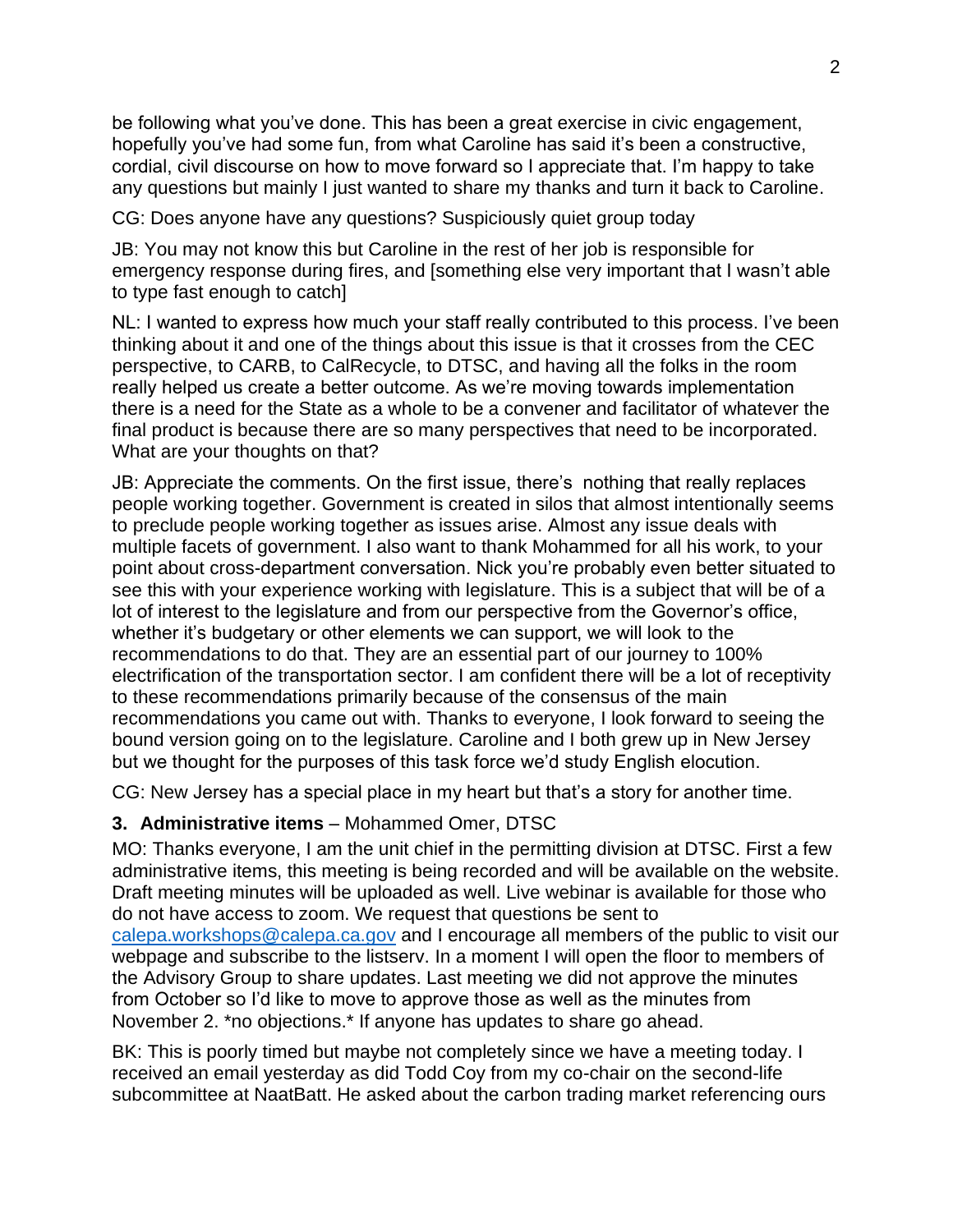in California and also one in Quebec. He asked if second use of batteries might qualify for carbon credits because by delaying the final disposition of the battery we are extending the use of the energy used to make them. Could they possibly be eligible for carbon credits if the batteries are used in second-life?

CG: I wonder if you could share the email with me and I will get feedback from my colleagues at CARB.

NL: It is unlikely since any offsets must be additional to common practice. To the extent that we want something to be common practice that [inaudible]. I can follow up with you offline.

BK: I'll forward you the email and Caroline if anyone else is interested you can send it along to them as well.

LR: Just commenting on that I love the idea for what that's worth, I think it's a great way of incentivizing what we're already doing and if there's a way to make it happen I think it's a great idea.

MO: With that I'll turn it over in a moment to Dr. Alissa Kendall from UC Davis, since a couple of members were absent when we voted Alissa will give them a chance to vote now and then we'll have an update for the report. This will primarily be an opportunity to provide large substantive comments.

\*LR is in car and JK is joining at 10 so we will circle back

#### **4. Update on report draft process**—Jessica Dunn, UC Davis

JD: We will go through some of the changes in the latest draft of the report, then we will go over the final process for developing the final report including a timeline for additional revisions. As you all know there were a lot of policies so

Thank you all for sending edits, it was clear that was a lot of thought that went into the feedback and improved the report. We did a similar editing process as we would do with an academic paper where we systematically documented the responses on how the report was modified or explained why we did not make changes. If you provided comments you should have received the edits back in an email from Meg and I, so if you haven't let us know. And if you have lingering questions or concerns about how we addressed your revisions bring it up with us, we can continue to make changes or provide an explanation.

There were a lot of substantive changes. We added an Executive Summary, added details in the introduction about the ZEV mandate, added information about the Lithium Valley Commission in the critical materials subsection, added projects funded by the CEC in the reuse section, added a quick overview about EOL policy in China and the EU, added a conclusion, and also added the survey outcomes in the appendix. You'll also see for the policies that aren't recommended but did receive majority support they are discussed here. So we added a beginning and end and tried to contextualize the information with aligning efforts in California.

The Executive Summary is on page 1-5. It summarizes the process we've gone through, the policy recommendations, and emphasizes that this is a new industry and policies will need to be reviewed as the industry develops.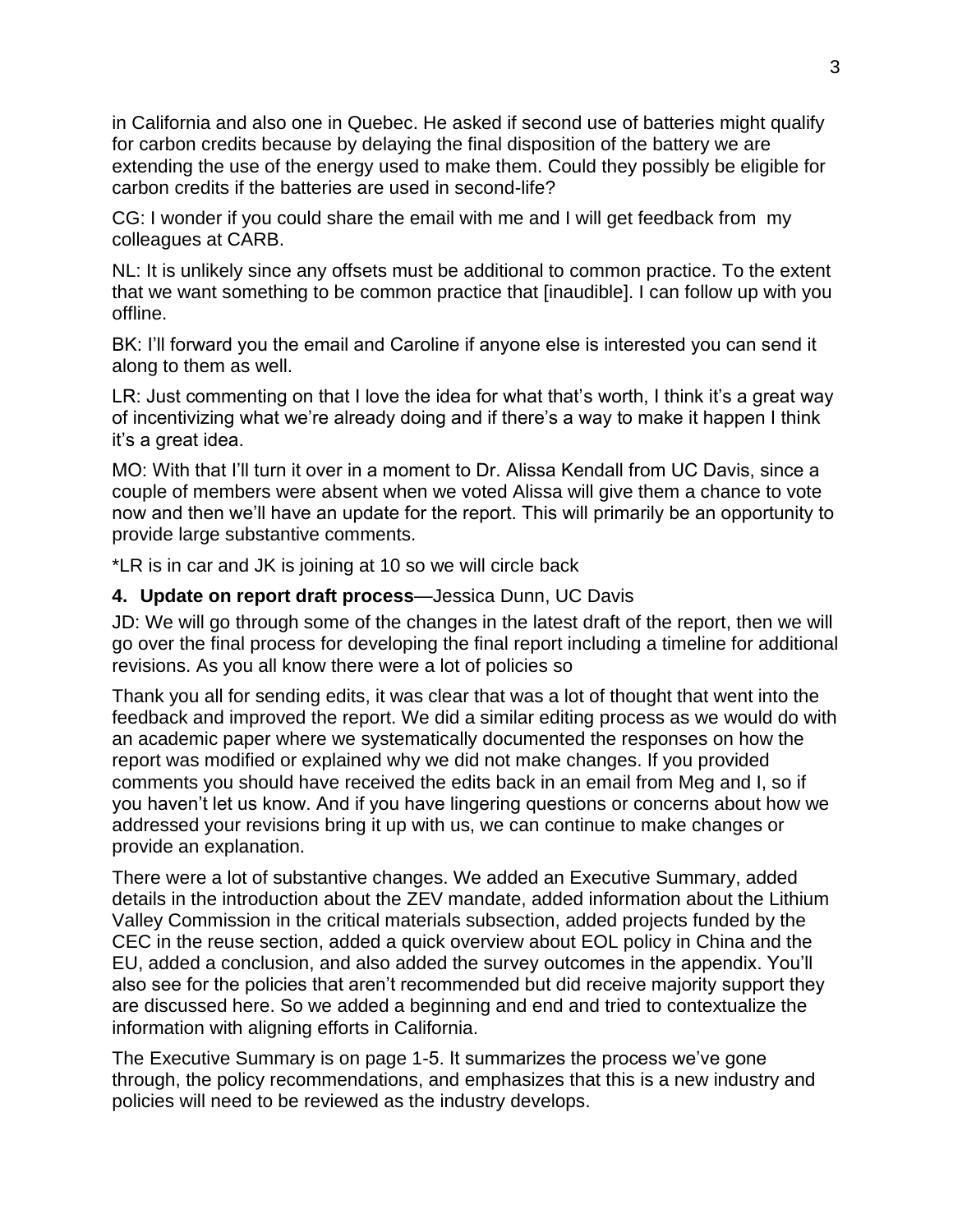The projects funded by the CEC will provide more data on battery degradation and enable more accurate lifespan estimates. We have heard from two of the participants in this project, Ryan Barr from RePurpose Energy presented for the Advisory Group in 2020, and Steven Chung from ReJoule was not an invited speaker but was an active participant and contributed a lot of helpful insight.

We added information about the EU's proposed regulation which we have discussed extensively, as well as some information about China including a recent proposed ban on using second-life batteries for large-scale storage.

Finally, in the conclusion we summarized the most widely supported policies, highlighted areas where further research was recommended and emphasized the importance of revisiting policies given the nascency of the industry.

JD: I'll pause here in case anyone has any comments.

DB: In the survey results I believe the results for EPR with and without companion legislation were swapped.

JD: Thanks for pointing that out, those details are the hardest sometimes but they make a big difference. Now we'll talk about the final revisions process. This draft of the report will be available until February 16 and we will ask AG members and the public to submit comments by that date. We will incorporate the feedback and provide a revised draft by March 15, and the Advisory Group will vote on the final report.

DB: Is there another period where you'd like Advisory Group comments in the near-term or is it the same period as public comment?

JD: It's the same as public comment, the deadline is February 16 but you can certainly provide us with comments before then or reach out if you'd like to have a dialogue. And feel free to share this draft with anyone you think should read it and provide feedback. Finally we got a suggestion to add an area for future research, which we thought was a great idea but something that should be discussed for the Advisory Group. This list was drawn from policies that are already in the report. I'd like to open this up to the Advisory Group for feedback on whether you think this is a good idea, if these are appropriate research topics to include, and whether there's anything you think should be added.

GN: I like the bullet points that are here and I'd include reevaluation of the safety aspects of our recommendations as the battery chemistries change.

#### JD: Great point, thank you

TF: I like the idea of areas of future research but how would that apply? Will there be a mechanism to follow up or is this just a recommendation to follow up on?

CG: This could be a place where if additional funding became available these could be high priorities, it could feed into supporting work, or if someone wanted to take it on outside this space.

TF: I've often said that this is a moving target and these recommendations need to be revisited as the industry develops. There may be unforeseen circumstances.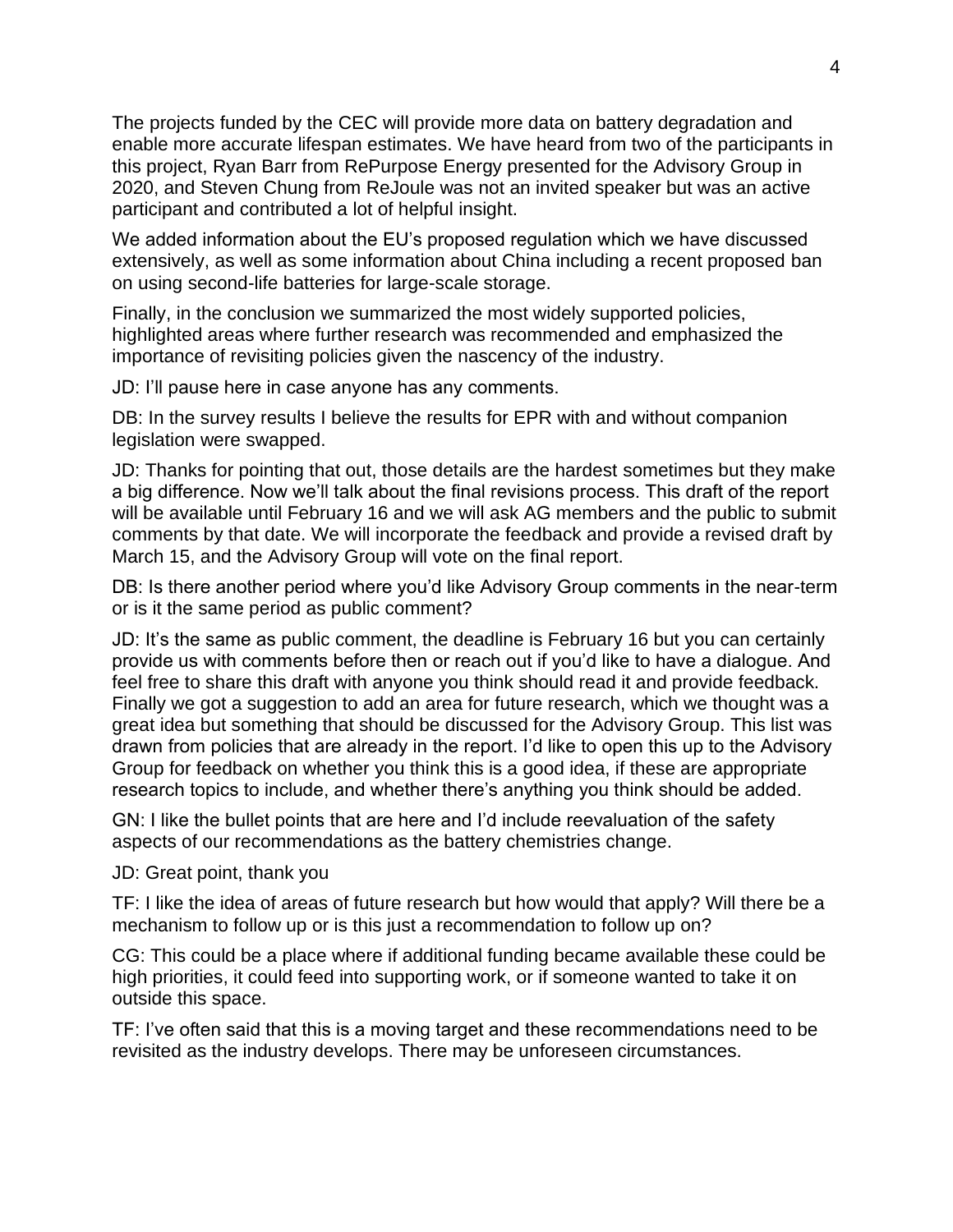JD: Thanks Toshi and we have tried to hit that in conclusion, the last paragraph states that it's a nascent industry and policies will need to be evaluated, but I hear your point that maybe that should be included in the recommendations as well.

BK: I think it would be interesting to add further research on how the utilization of second-life batteries reduces the carbon footprint of the manufacturing of those batteries.

JD: Great thanks Bernie. If anyone thinks of anything not on the spot please send us an email, we're tracking all the comments we get via email as well.

CG: Thanks UC Davis and thanks to the team for doing such a thorough job tracking and responding to the comments. Where we are now—we have the option to say that with some minor revisions we give our blessing to send the report out to the public for public comment. Or, we can do more work on the report and meet again in January to make that determination. Any meetings after January will take place in person, likely in Sacramento. With that, I'll go down the list and call on everybody. I'd appreciate getting everyone's feedback on putting out this version with minor changes for public comment.

TA: I read through everything over the last couple days and I think it's a good product, the only thing that really caught my eye was cleaning up the interchange between disposal and recycling, I don't think there's anything contentious there. It seems like you've captured all the voting and proposals and made it clear how everybody selected them. I'll continue to read through a bit more closely but overall I think it looks good.

DB: Similar to Terry, overall I think the documents are looking good. If there are minor comments would it be possible to get those to the team by the end of the week before it goes out for public comment?

AK: If they are modest changes we can get those done by the end of the week and we'd need them by Friday morning at the absolute latest.

CG: Let's say Friday at 10am at the absolute latest.

MC: \*absent\*

TC: Well done, I don't really have any comments other than that there seems to have been confusion that people think our name is KBI recycling and it should just be KBI on page 14.

TF: I think it's a well-written, informative report. There are a few things I want to re-read but overall I think it's well done, it's hard to capture all the perspectives. I think I'm happy putting it out for review, the more feedback we get the better it will be so I'm comfortable with that.

SH: I also support using this version with the excellent work of UC Davis.

GK: I think it's time to let it go and let some other eyes take a look at it. I'm sure the public will find some things that we might have missed. Hats off to UC Davis and the team for the work you've done. I should add that the State of Washington will be introducing an EPR battery legislation and they want to capture what they refer to as "large-format batteries" and I told them they don't need to do a study, I recommended they take a look at what we've done here and save themselves some time.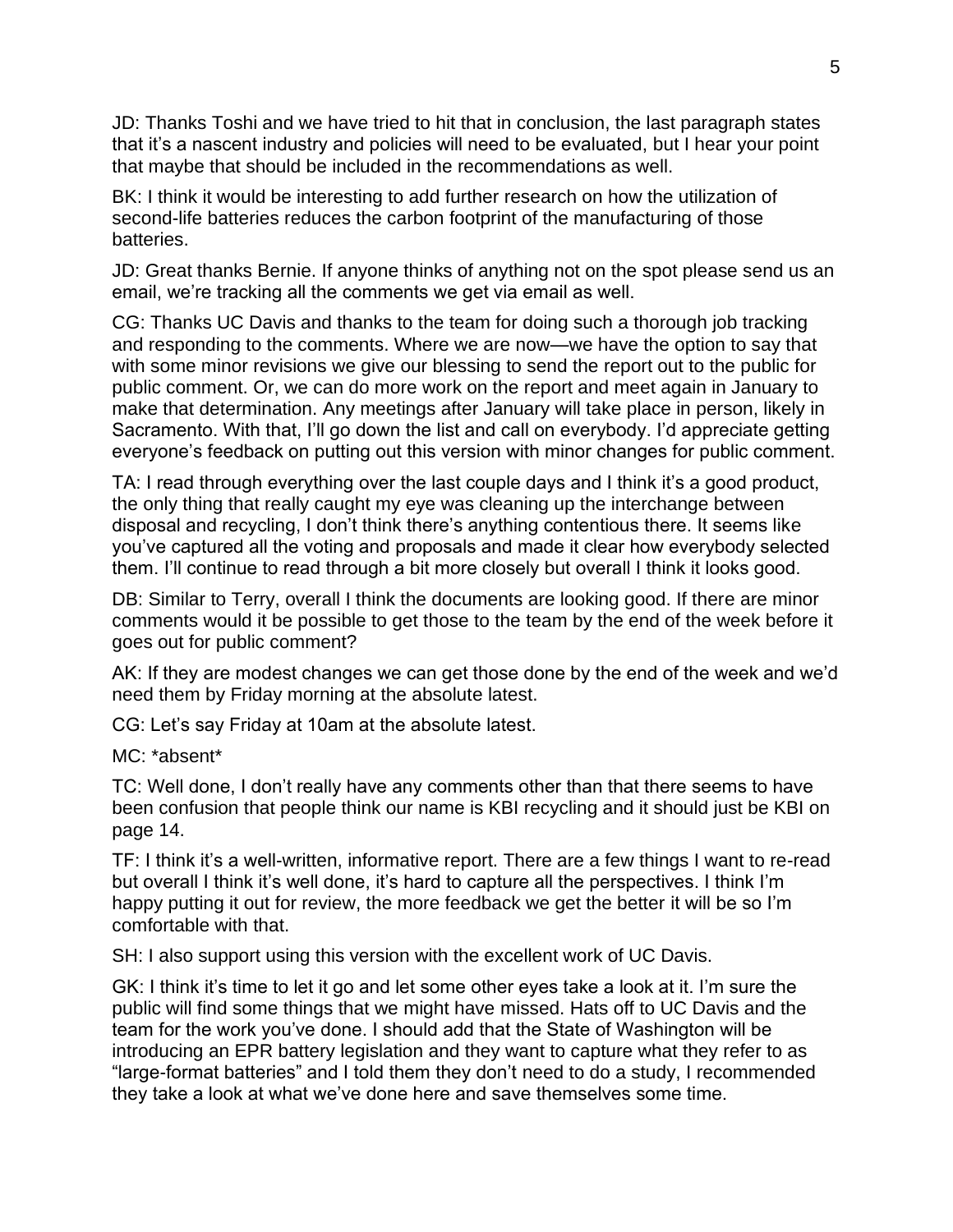BK: First of all, I want to congratulate and thank Caroline, Mohammed, and the UC Davis team. I don't have further comments, I think it's ready to go. There might be a few small things here and there but I don't think that should hold up the process.

#### JK: \*absent\*

NL: I think the report does a good job of capturing the conversation we had and want to thank the UC Davis team because it really is a well put-together report.

AL: I want to echo everyone's comments thanking the EPA team and UC Davis team for getting us to this point. I also will be submitting some minor comments but I think we can move forward with the process and release this to the public.

TM: I think we are pretty supportive of the current draft and we'll let you know if we have any edits before Friday.

Audrey Depault (Tesla): I think this is pretty exemplary compared to the processes or lack thereof that we've seen in other jurisdictions and I appreciate the work you've done engaging a variety of stakeholders.

GN: I'll echo my fellow committee members, two years ago I didn't think we'd have something this well thought-out to stand by so thank you Meg, Alissa and Jess and Caroline and Mohammed. As committee members we're pretty well saturated and I think it's time to turn it loose to the public.

LR: Comprehensive, detailed, if you guys are looking for a job upon graduation let me know.

LS: Big ditto, kudos to the UC Davis team for handling this group, I agree we should let it loose to the public.

HR: Hey, sorry, I double muted. Really great job, it's a solid product. I haven't had a chance to look over the most recent revision. From an Energy Commission perspective we want to make sure we don't add cost to EVs and I think the report did a nice job of balancing those priorities.

AMSC: I agree this is a comprehensive report, I think we are ready for external review. We also had more minor comments so we will send those by Friday. Thank you to UC Davis, you did a tremendous job.

MO: I certainly will not say anything different from everyone else. This has been a tremendous lift by the Advisory Group and Alissa, Jess and Meg. I was not pessimistic but didn't imagine we'd be where we are today.

CG: It sounds like we are of a mind**, if we have comments on this draft we will get them to UC Davis by 10am on Friday. They will be incorporated into a draft that will be sent to the public early next week. We will provide information on how we will be receiving comments and we will be accepting comments until February 16**. I don't feel at this point we need to convene in January so our next meeting will be inperson in March and we will start planning that in the new year. I think with that, Mohammed?

#### **5. Policy vote from AG members who were absent at the last vote**

- Backstop and core exchange: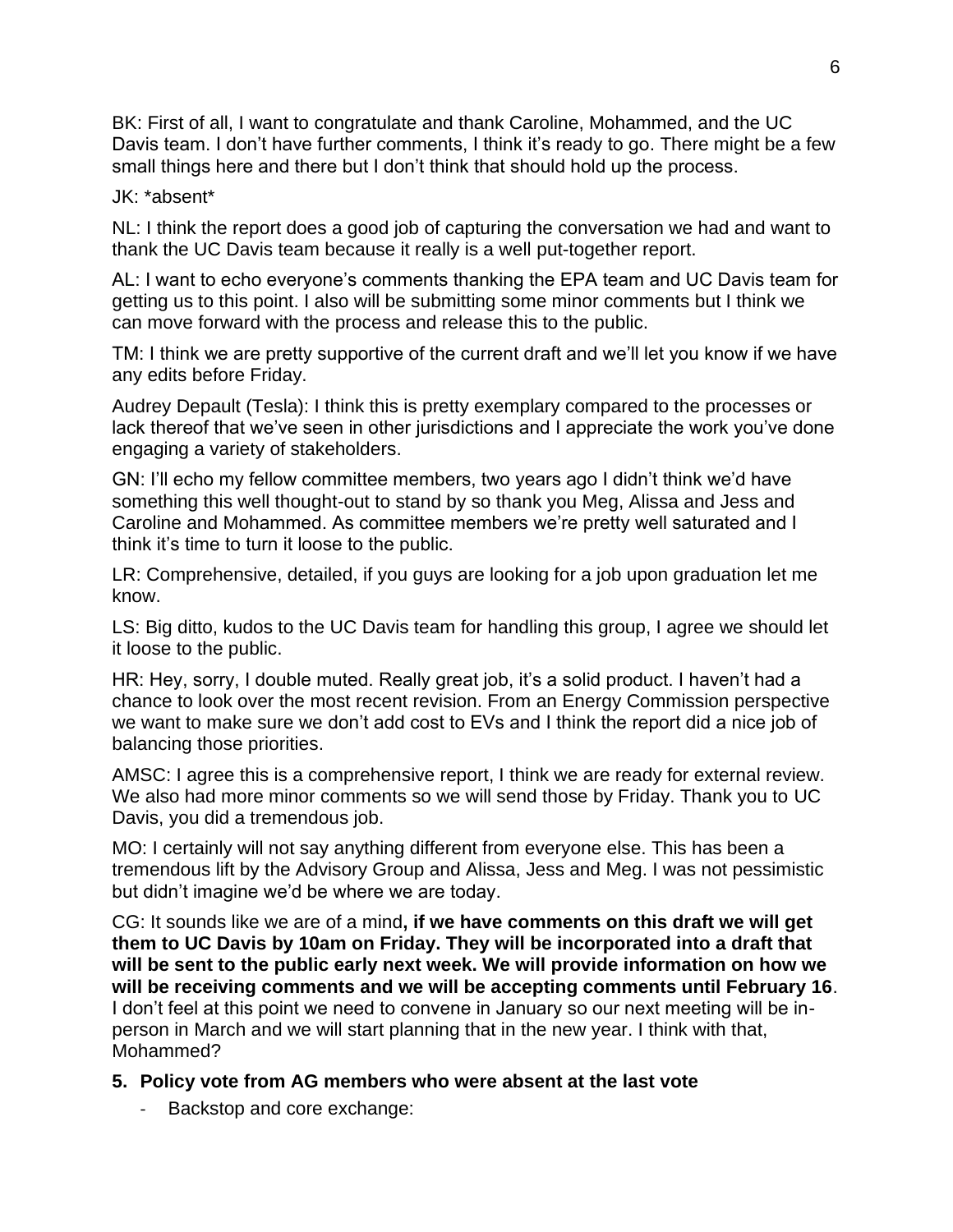- $\circ$  LR: in favor
- o JK: in favor
- Producer takeback with no companion legislation
	- o LR: oppose
	- o JK: In favor
- Producer takeback with companion legislation
	- o LR: oppose
	- o JK: In favor
- Environmental handling fee:
	- $\circ$  LR: in favor but there's a tendency for these fees to get out of hand. But if there is a careful evaluation of what the fee should be I'm in favor
	- o JK: In favor
- Environmental handling fee gathered through registration:
	- o LR: in favor
	- o JK: in favor
- Hybrid fee:
	- o LR: Oppose
	- o JK: In favor
- Access to battery information
	- o Physical labeling requirement
		- $\blacksquare$  LR: in favor
		- **■** JK: in favor
	- o Electronic information exchange
		- LR: In favor
		- **■** JK: in favor
	- o Universal diagnostic system
		- LR: In favor
		- **■** JK: in favor
- Industry development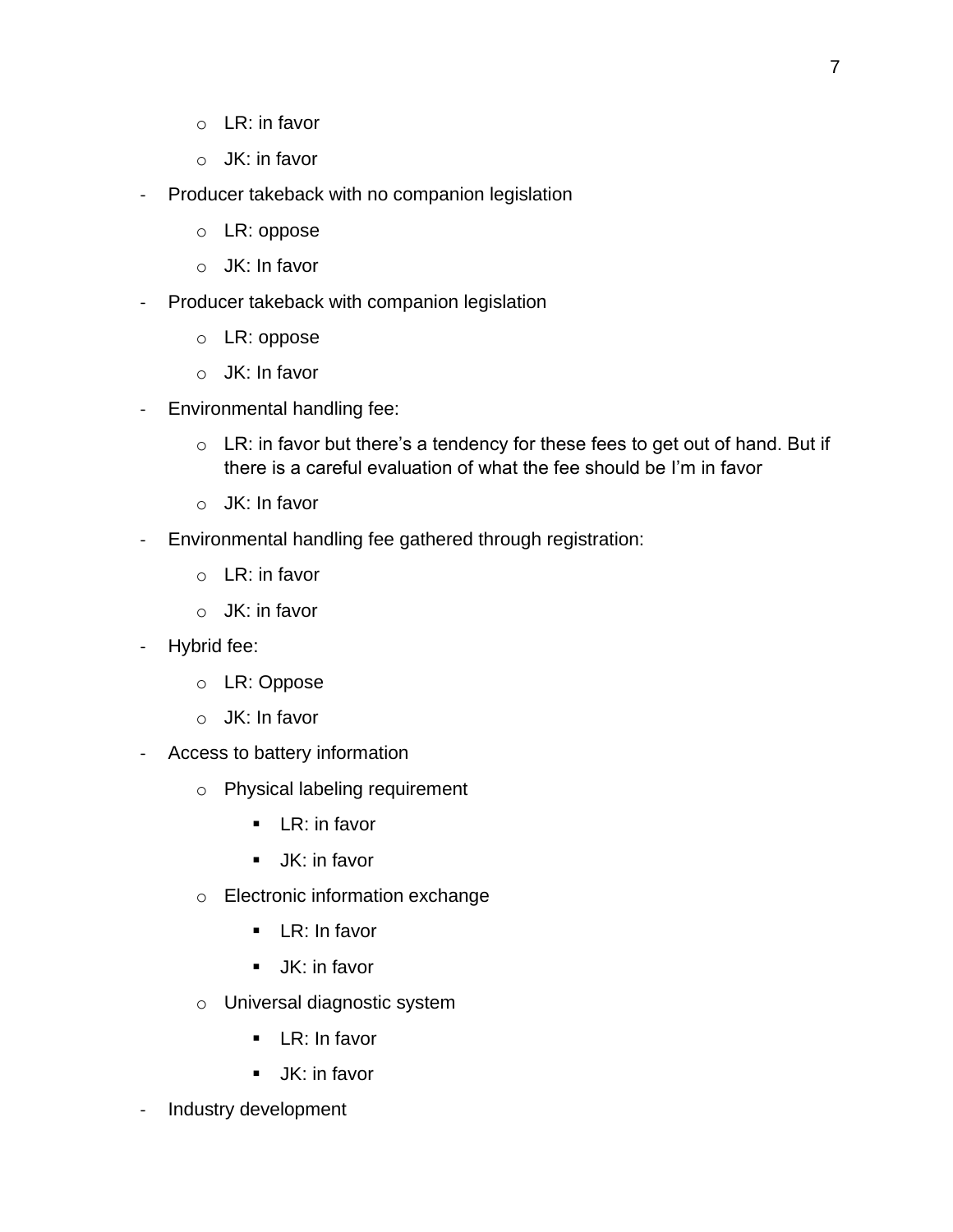- o Economic incentive package provided to LIB recyclers in California
	- **EXECT:** in favor
	- JK: in favor
- o Economic incentive package for disassembly
	- **EXECT**: in favor
	- JK: in favor
- o Establish timeline for hazardous waste processing permits
	- **EXECT:** in favor
	- **■** JK: abstain
- o Expand eligibility for relevant incentive programs to include reused and repurposed batteries
	- LR: in favor
	- **■** JK: in favor
- Circular economy and quality recycling
	- o Material recovery rate
		- LR: oppose required targets
		- JK: in favor
	- o Design for reuse, repurposing, recycling
		- LR: in favor
		- **■** JK: in favor
	- o Third-party verification
		- LR: oppose
		- **■** JK: in favor
- Reverse logistics
	- o Support enforcement of unlicensed dismantling laws
		- LR: oppose
		- **■** JK: in favor
	- o Develop training materials
		- **EXEC**: in favor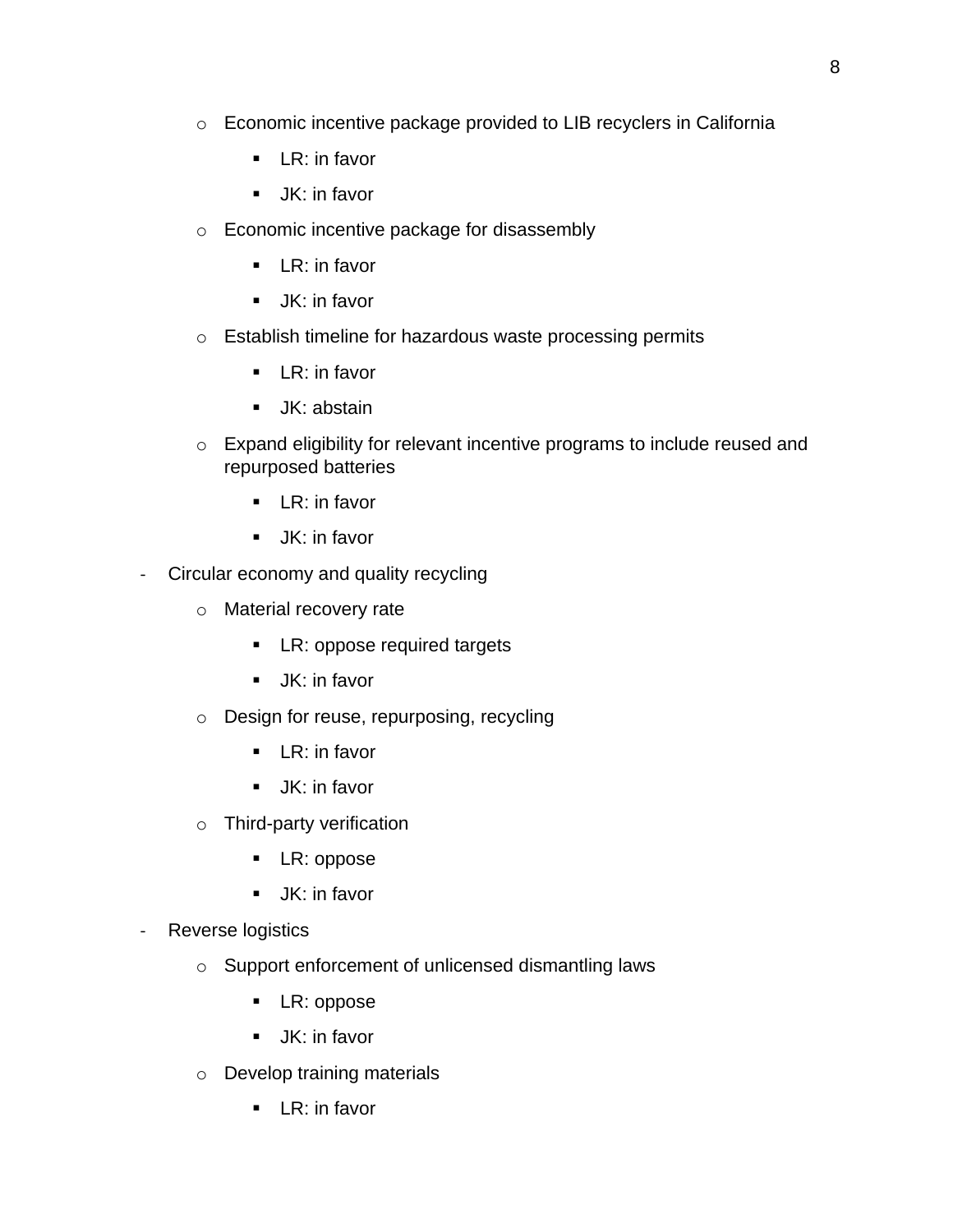- **■** JK: in favor
- o Identify strategies to reduce the burden of transportation
	- LR: in favor
	- JK: in favor
- o Develop strategically located infrastructure
	- LR: abstain
	- JK: in favor
- o Universal waste interpretation
	- $\blacksquare$  LR: in favor
	- JK: in favor
- Additional supporting policies
	- o Recycled content standards
		- LR: oppose
		- JK: in favor
	- o Reporting system for retired EV batteries
		- LR: oppose
		- JK: in favor
	- o Develop reporting system for LIB recycling recovery rates
		- LR: in favor
		- JK: in favor
	- o Require pre-approval to bid on EVs at auctions
		- LR: oppose
		- **■** JK: in favor

AK: The Universal Diagnostic System changed to majority support so that will be reflected in the final report.

### **6. Public Comment and Final Remarks**—Mohammed Omer, DTSC

MO: Thanks everyone, at this point I'd like to address any questions from the public that we may have received. Did we get any emails to the public comment address? \*no\* I will wrap up and adjourn the meeting at this point. First we convened, established quorum, approved minutes. We were lucky to have secretary Blumenthal address the group. Next Jess provided an update of the report, we established that AG can send